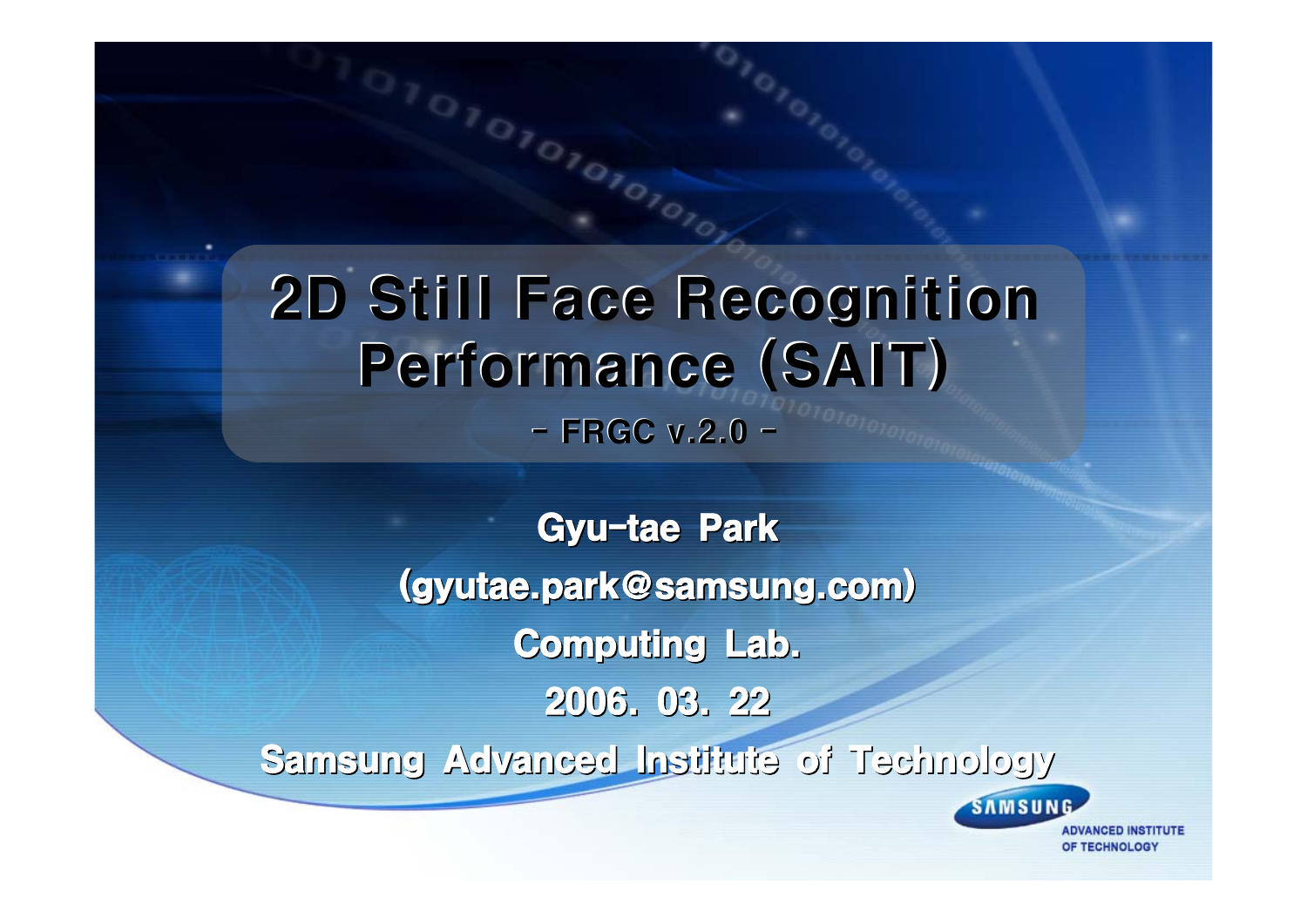### **Contents**



**INSTITUTE OF TECHNOLOGY** 

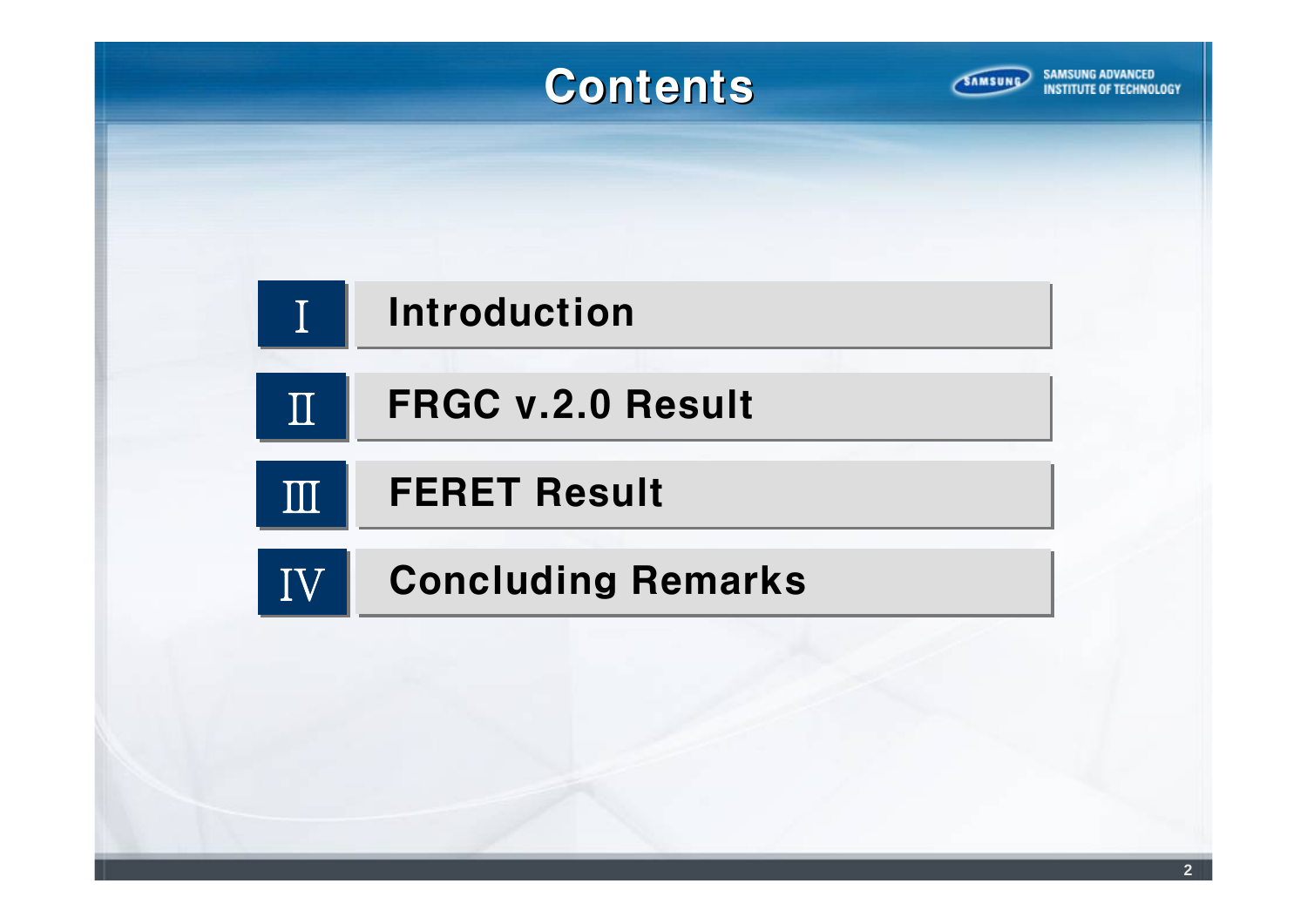# FRGC 2D Face Recognition Exp.

### ● FRGC v.2.0 2D Experiments

- 2D Frontal Face Recognition : Exp. 1(1:1), Exp. 2(4:4), Exp. 4(1:1)
- Data Set: 4M pixels, ~ 36,000 images

### Exp. 1 (1:1)

- Target: 1 Controlled Still 2D Image
- Query: 1 Controlled Still 2D Image
- **High Security (e.g. Biometrics)** 
	- Controlled Environment



### Exp.  $4(1:1)$

**AMSUNG** 

- Target: 1 Controlled Still 2D Image
- Query: 1 Uncontrolled Still 2D Image
- **Real Application (e.g. Surveillance,**

Access Control)



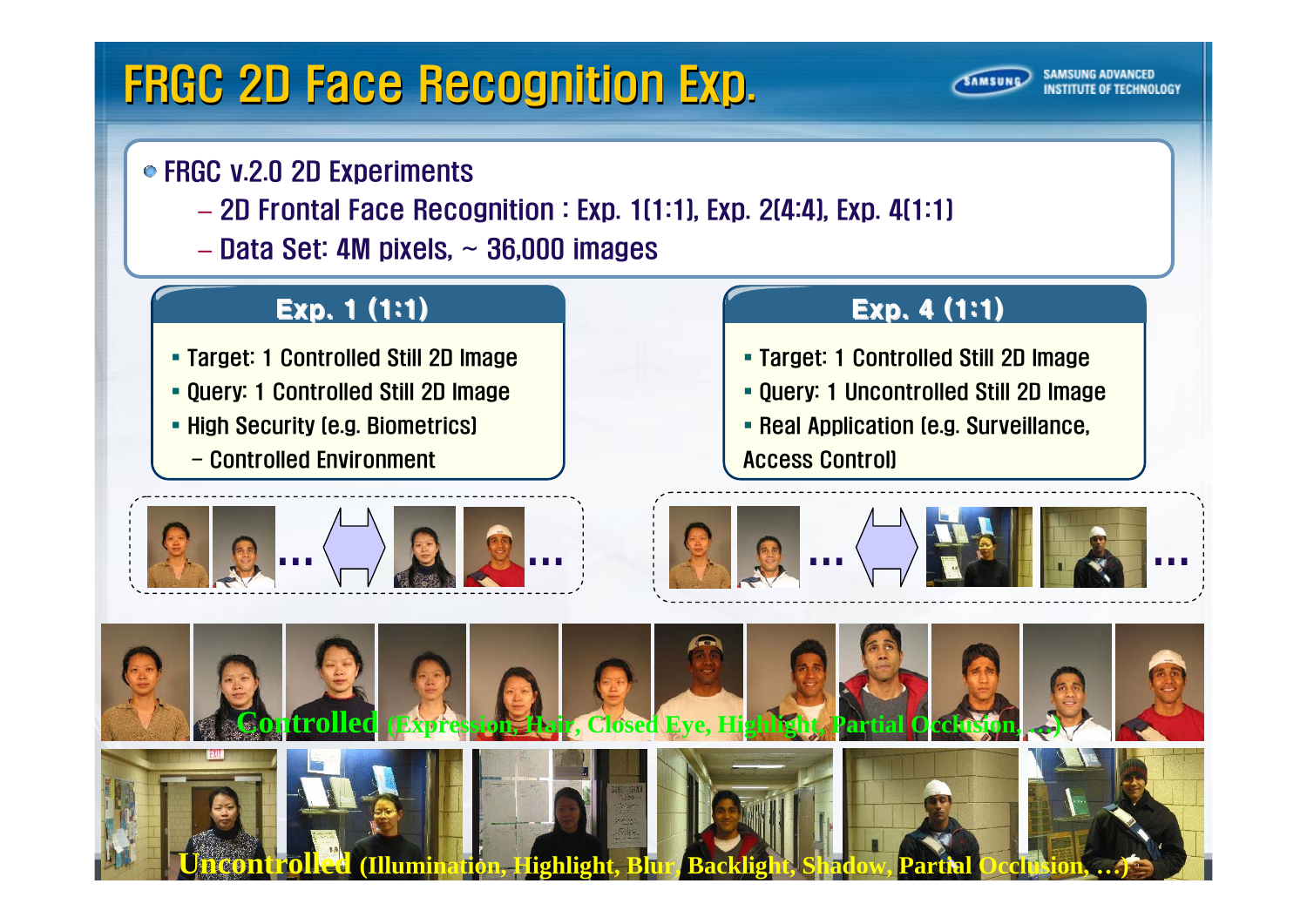### FRGC Result



#### FRGC Exp. 4 : Most Challenging Problem

#### – Exp4: 76%(Feb. 2005), less than 85 %(Oct. 2005, BC2005)[by J. Phillips]

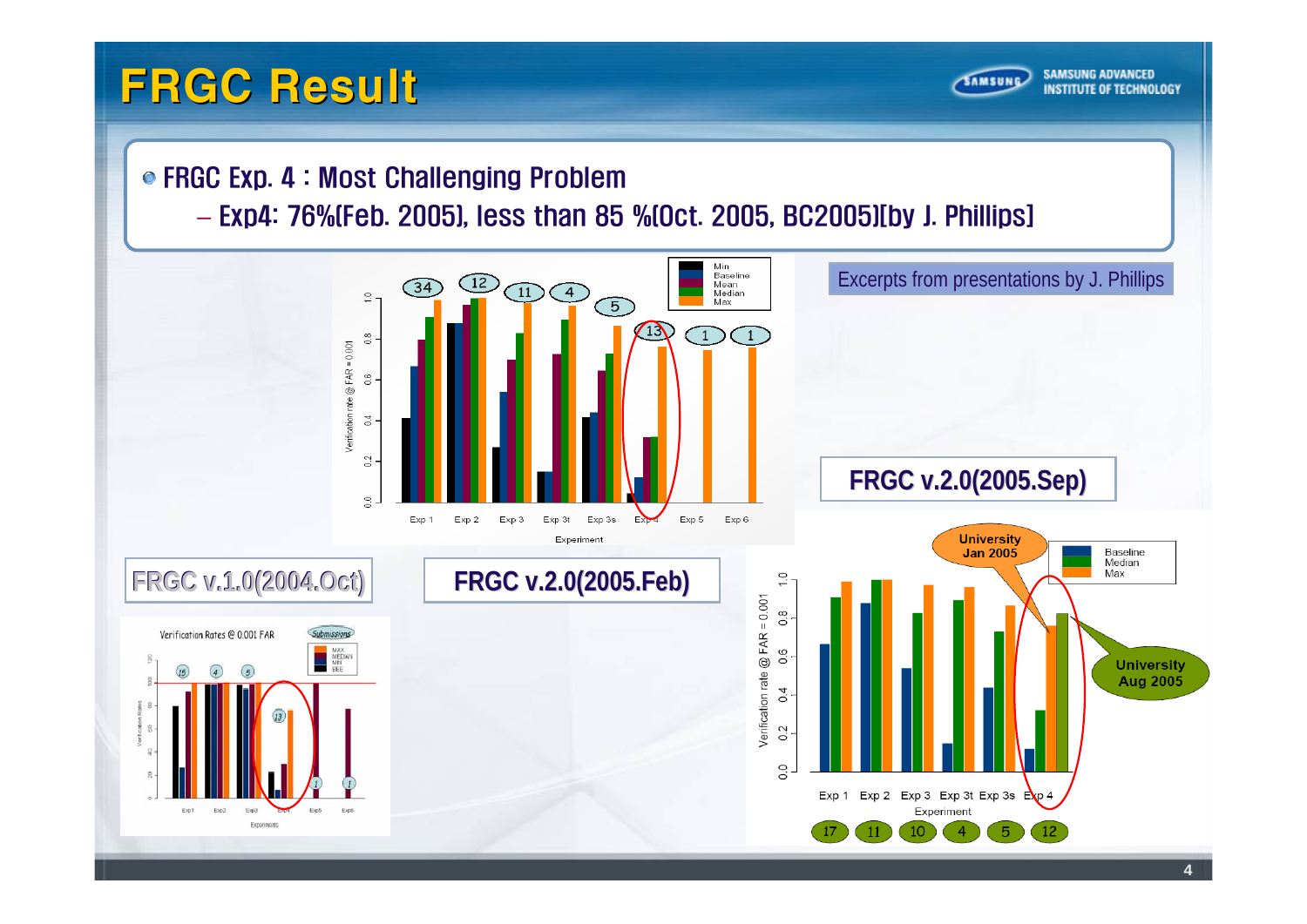## FRGC v.2.0(SAIT)



■ Exp. 4 (Uncontrolled, 1:1) : VR (at FAR=0.1%) = 94 ~ 95 %

 $\bullet$  Exp. 1 (Controlled, 1:1) : VR (at FAR=0.1%) = ~99 %\*

 $\bullet$  Exp. 2 (Controlled, 4:4) : VR (at FAR=0.1%) = ~100 %\* All the three experiments were performed using a single algorithm, which was trained by

the FRGC training set only.



\* The mask matrices in the original bee v.2.0 distribution, which include minor mistakes, are used for the evaluation. Therefore, there may be slight change of verification rates depending on the upcoming correction of mask matrices.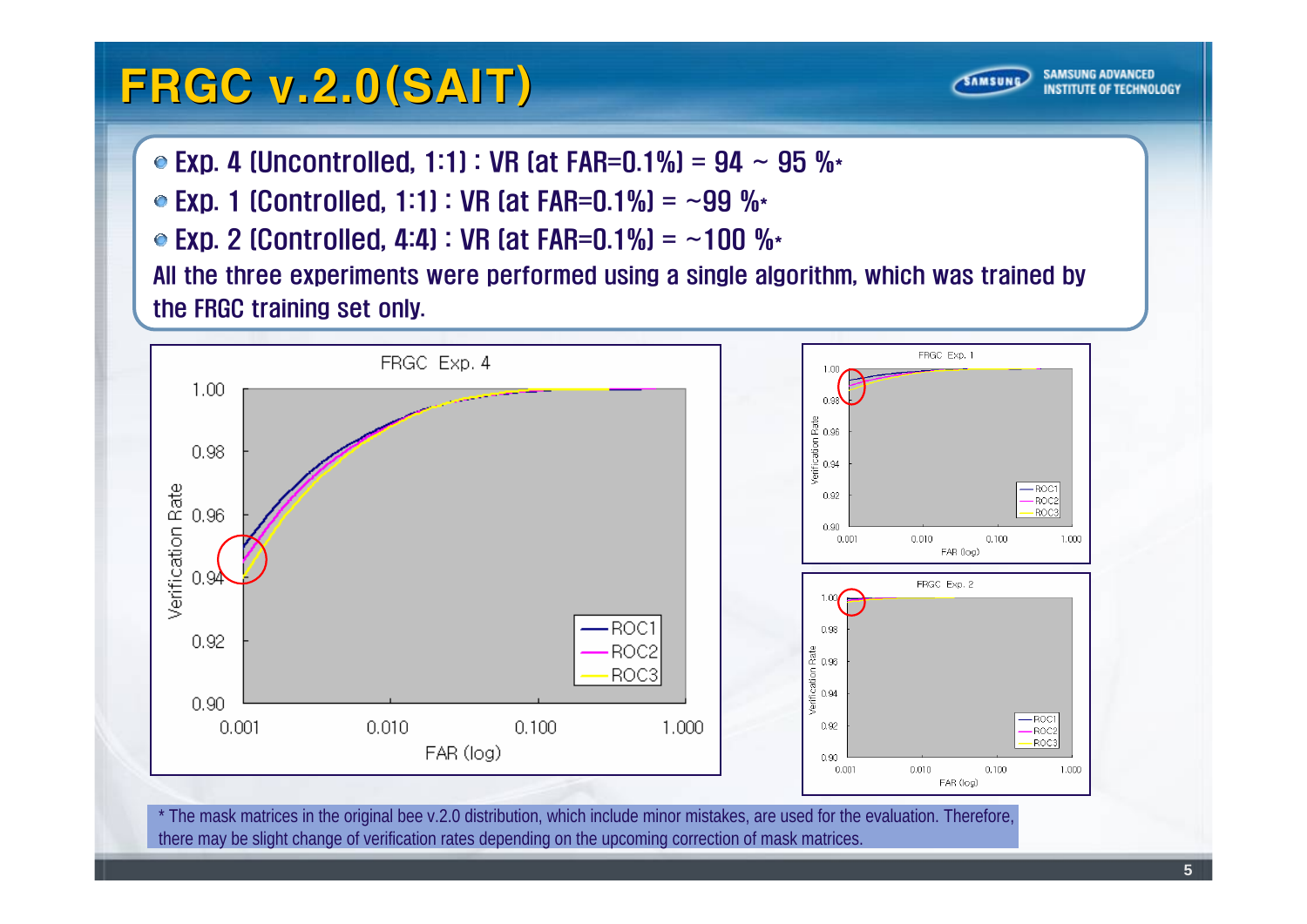#### Partial vs. Full Matching (FRGC v2.0) Partial **INSTITUTE O**

Exp. 1 (Controlled) : 1~2 % decrease (99%  $\rightarrow$  97 ~ 98 %)

Exp. 4 (Uncontrolled) :  ${\sim}3\%$  decrease (94 ${\sim}95$  %  ${\rightarrow}$  91  ${\sim}$  92 %)

Exp. 2 (Controlled) : little decrease



● Face and Eye Localization Rate

- 99.1 % (Controlled)
- 97.9 % (Uncontrolled)

•Partial Matching : Ground truth for eye locations •Full Matching : Full Automatic Face and Eye Localization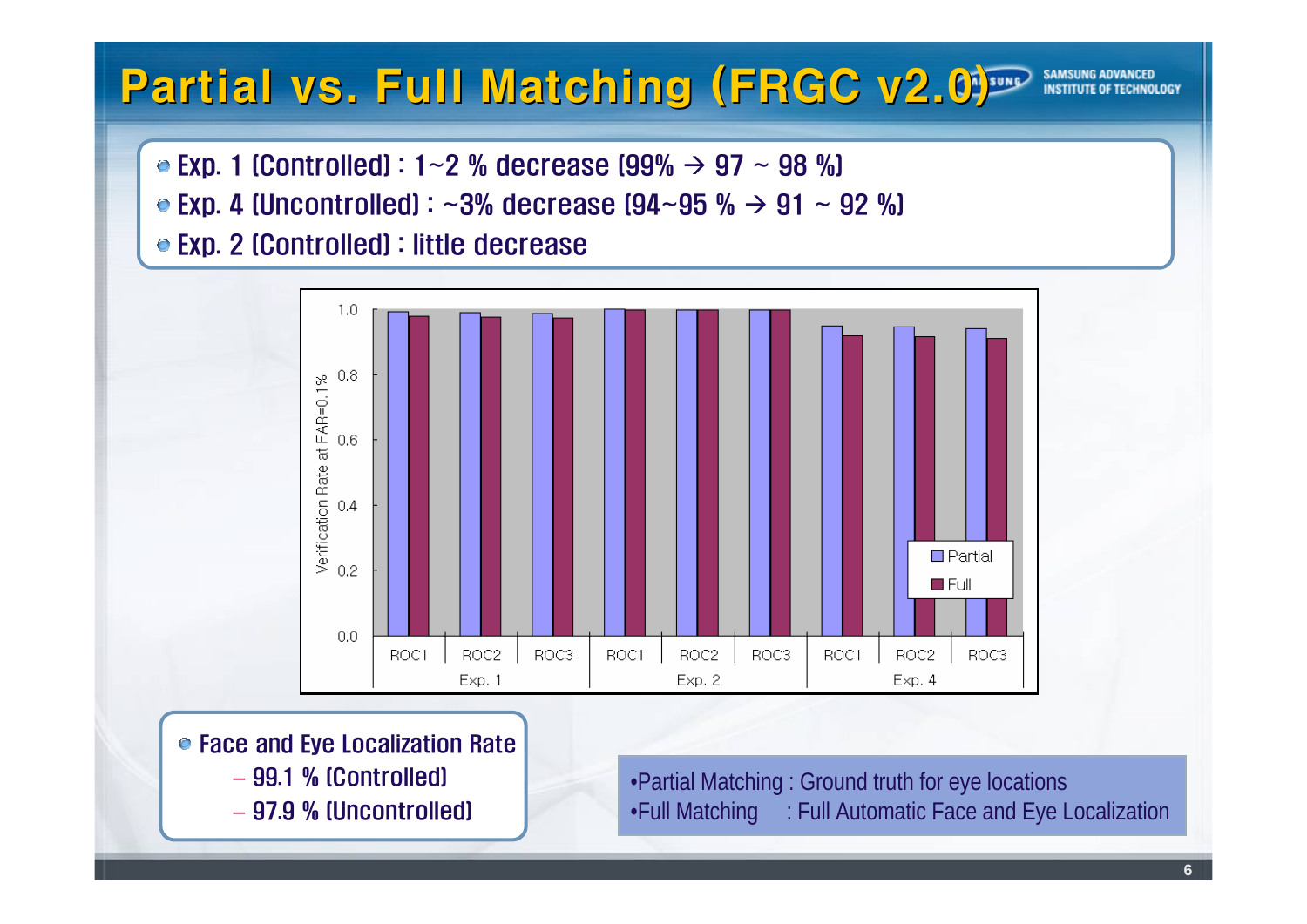## FERET Result



• VR (at FAR=1%) =  $99 - 100$  %

• VR (at FAR=0.1%) =  $93 \sim 100$  % : decrease in aging scenario

Robust to Illumination and aging change